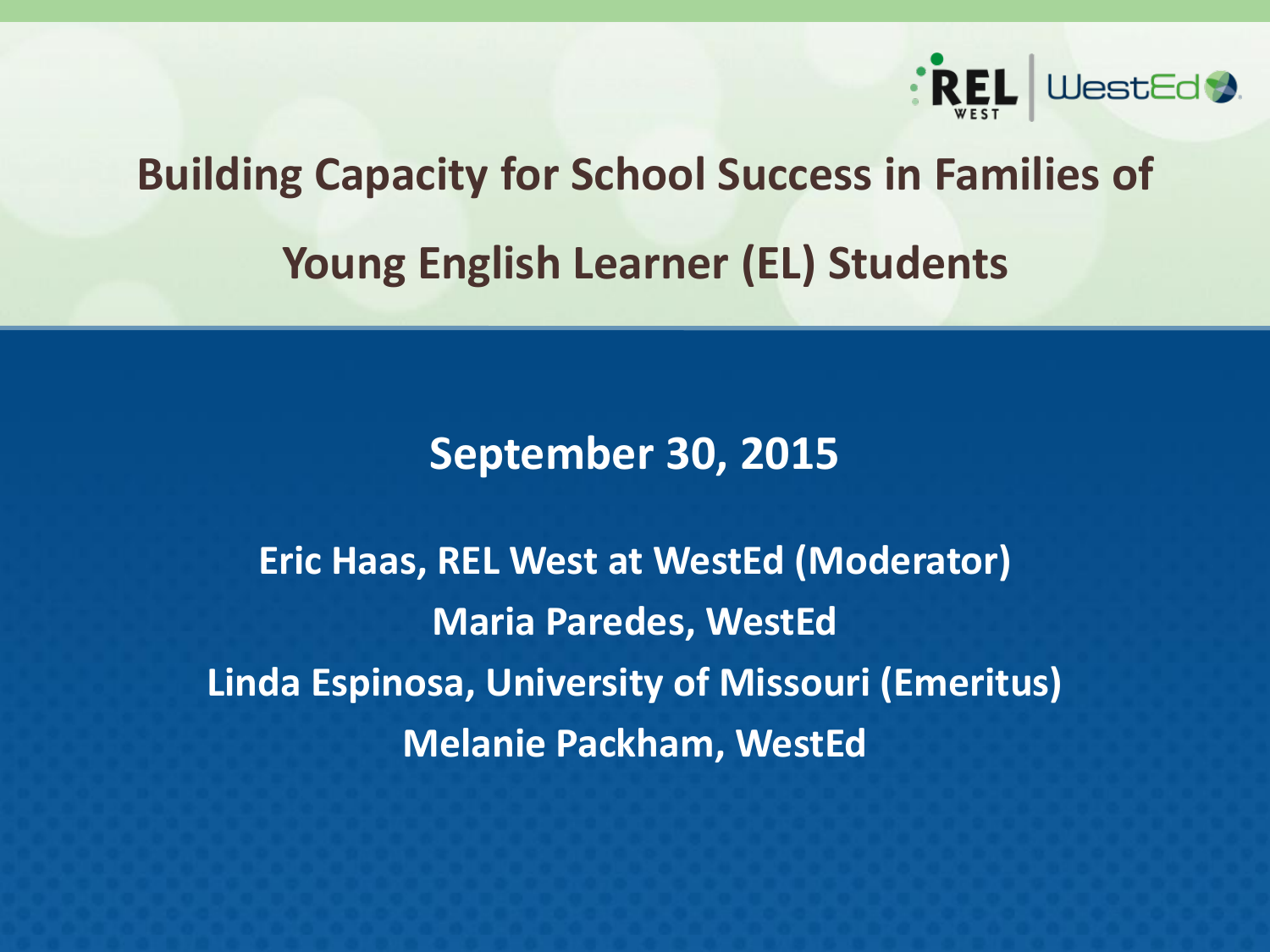### Goals for the webinar:

As a result of your participation today, you will:

- » Learn specific activities families can use at home to promote school readiness for young English Learner students in preschool and kindergarten, including promoting L1 (home language) and L2 (English) at home.
- » Learn ways for schools and families to overcome barriers to successful home-school partnerships.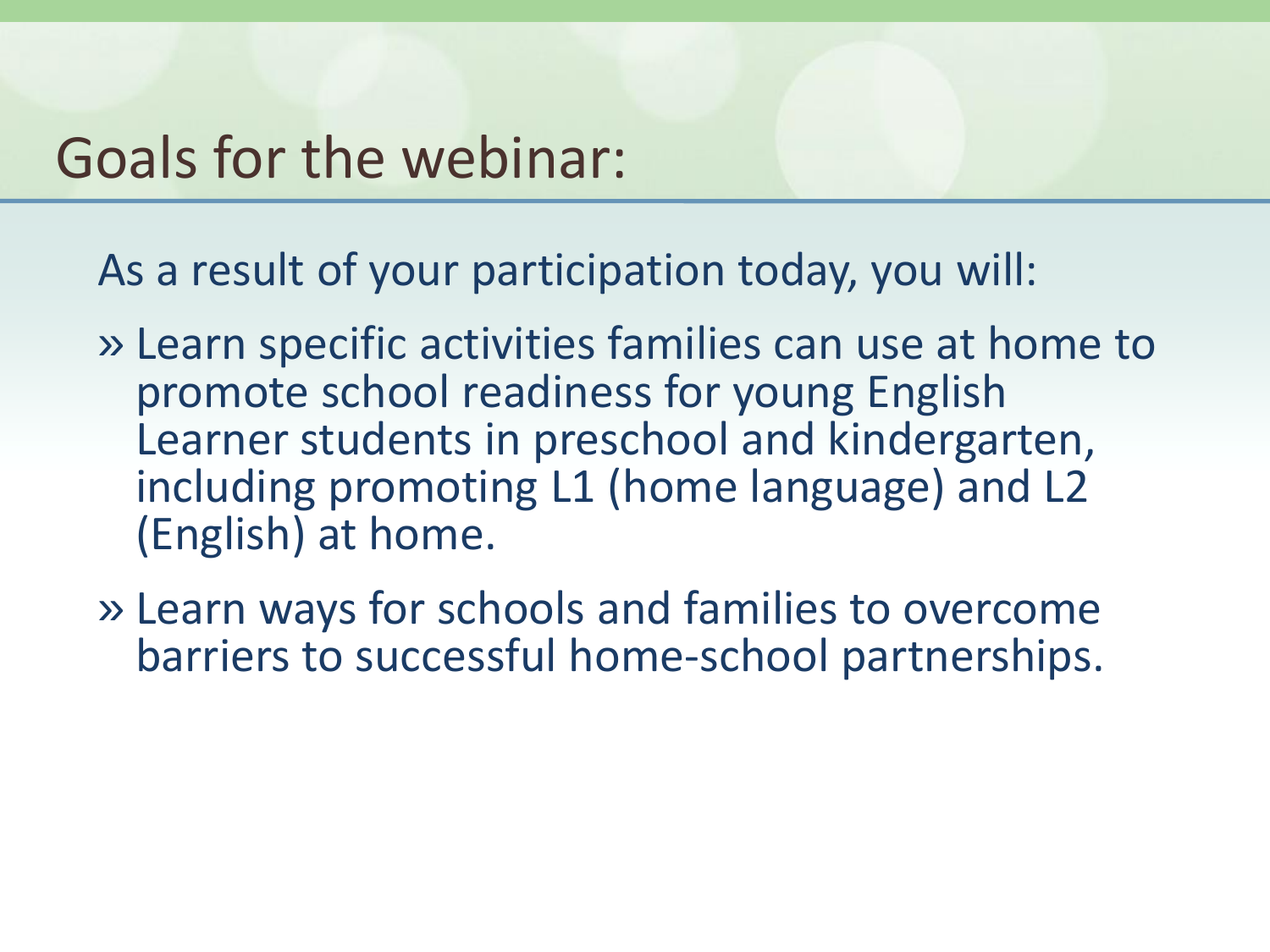### Your presenters today…

- » Linda Espinosa Professor of Early Childhood Education (Emeritus) at the University of Missouri, Columbia
- » Melanie Packham Family Engagement Facilitator, Academic Parent-Teacher Teams, WestEd
- » Maria Paredes Senior Program Associate, Comprehensive School Assistance Program, **WestEd**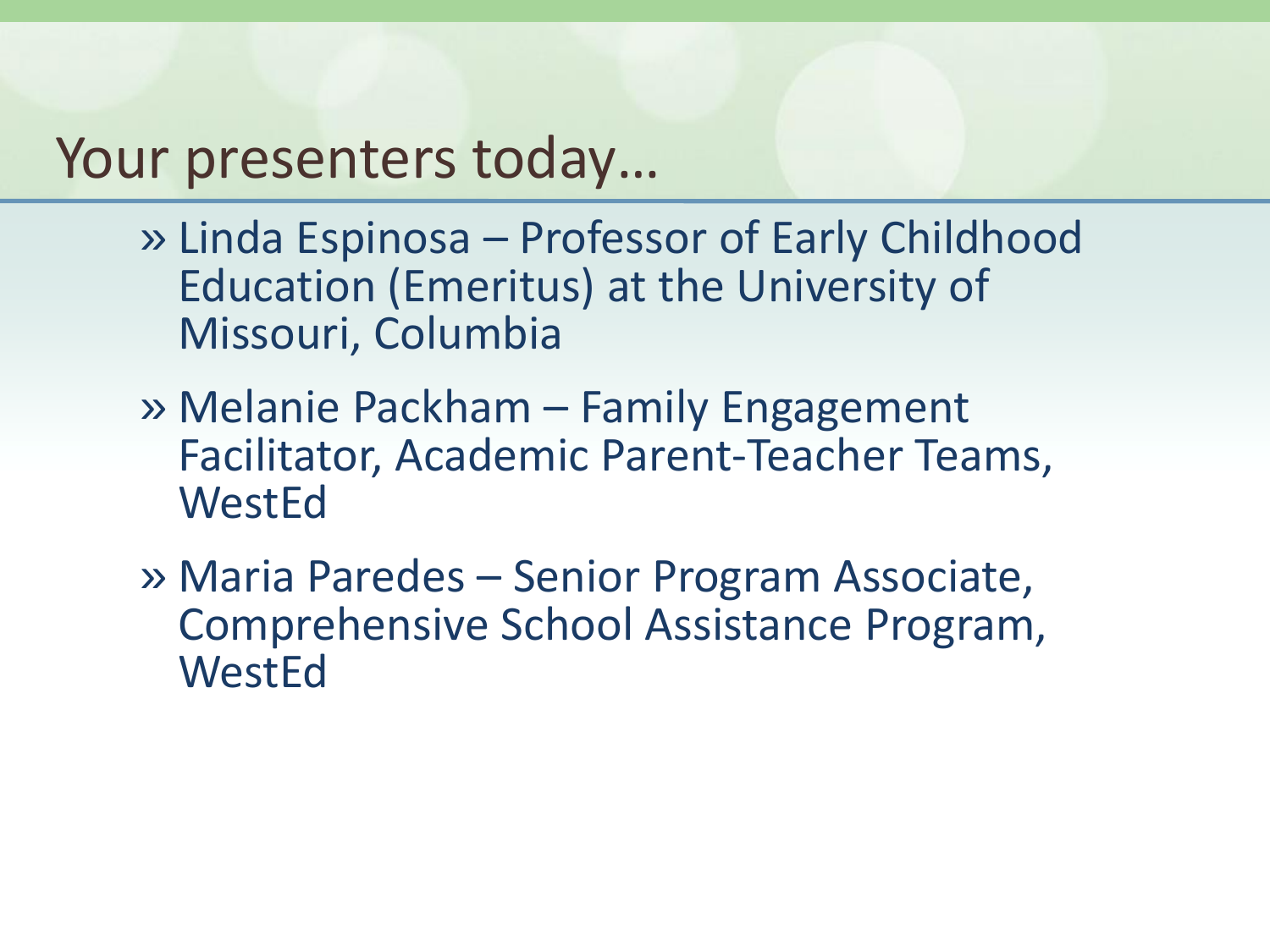### Reminders:

- » Questions please type in the chat area
- » Share ideas and resources build on others' ideas in the chat area
- » Focus on English Learner/Dual Language Learner students
- » L1 = home language and L2 = English
- » Complete survey at the end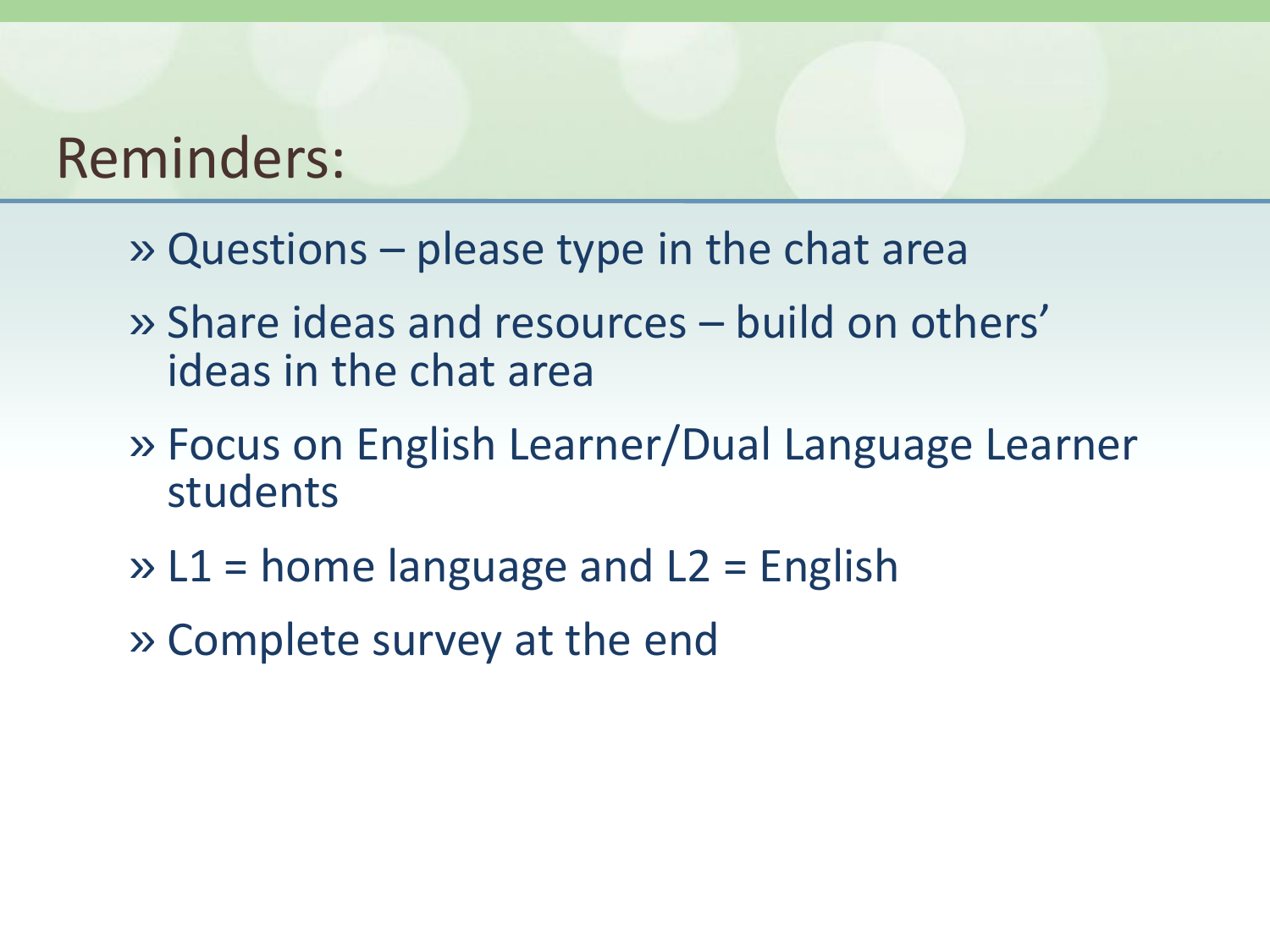### Webinar structure:

- » School readiness for Dual Language Learners
	- Understand it
	- Tips
	- Activities
- » Overcoming barriers to effective home-school partnerships
	- Understand it
	- Tips
	- Activities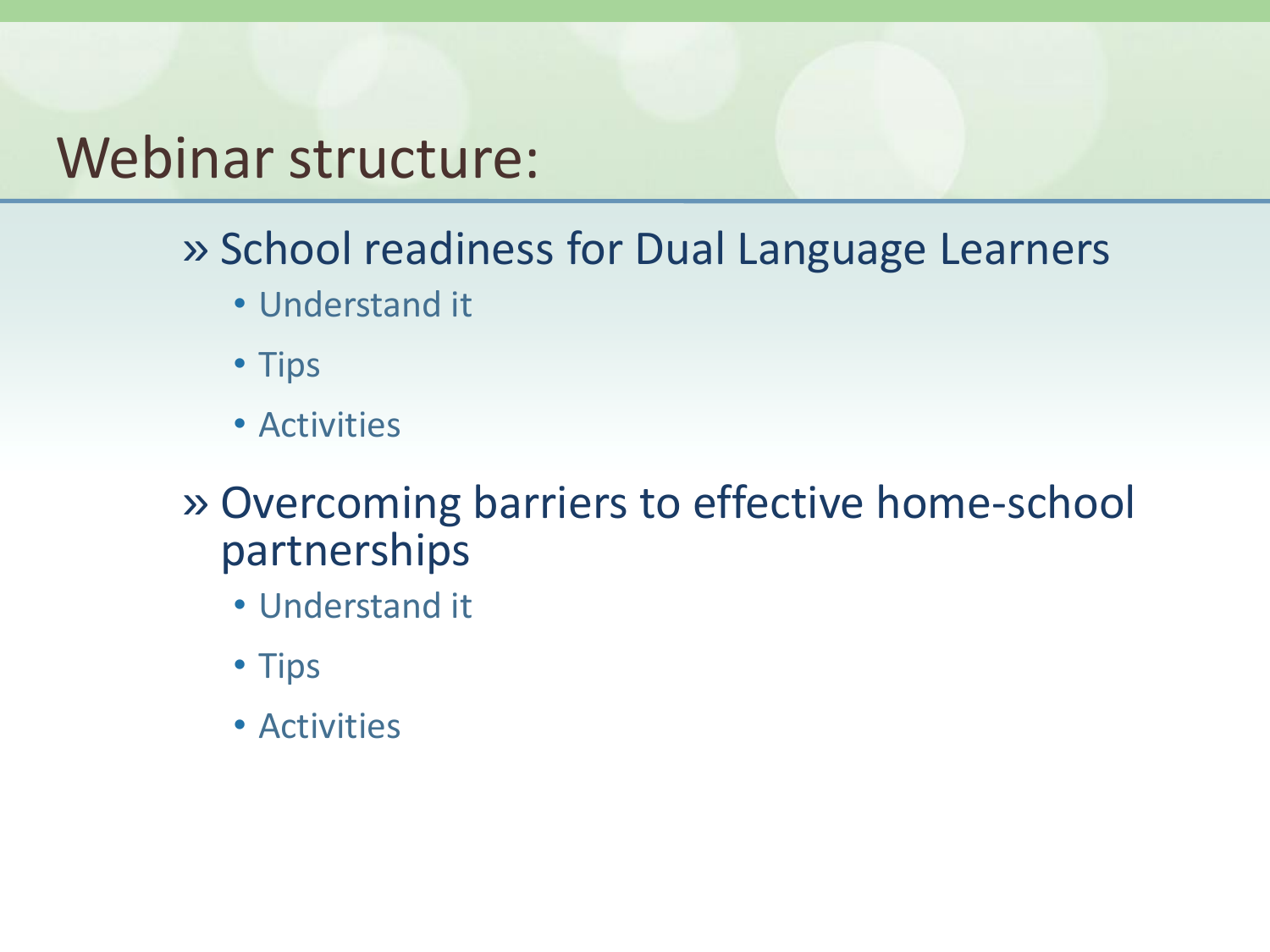Working with families has been a cornerstone of effective early childhood practices for decades

- » Effective family engagement is linked to improved child outcomes:
	- Literacy, cognitive, language, math, social-emotional skills
	- Long-term academic achievement
	- Families critical to cultural and language preservation
	- » To promote school readiness in young dual language learners, we must establish strong, meaningful, and respectful partnerships with families.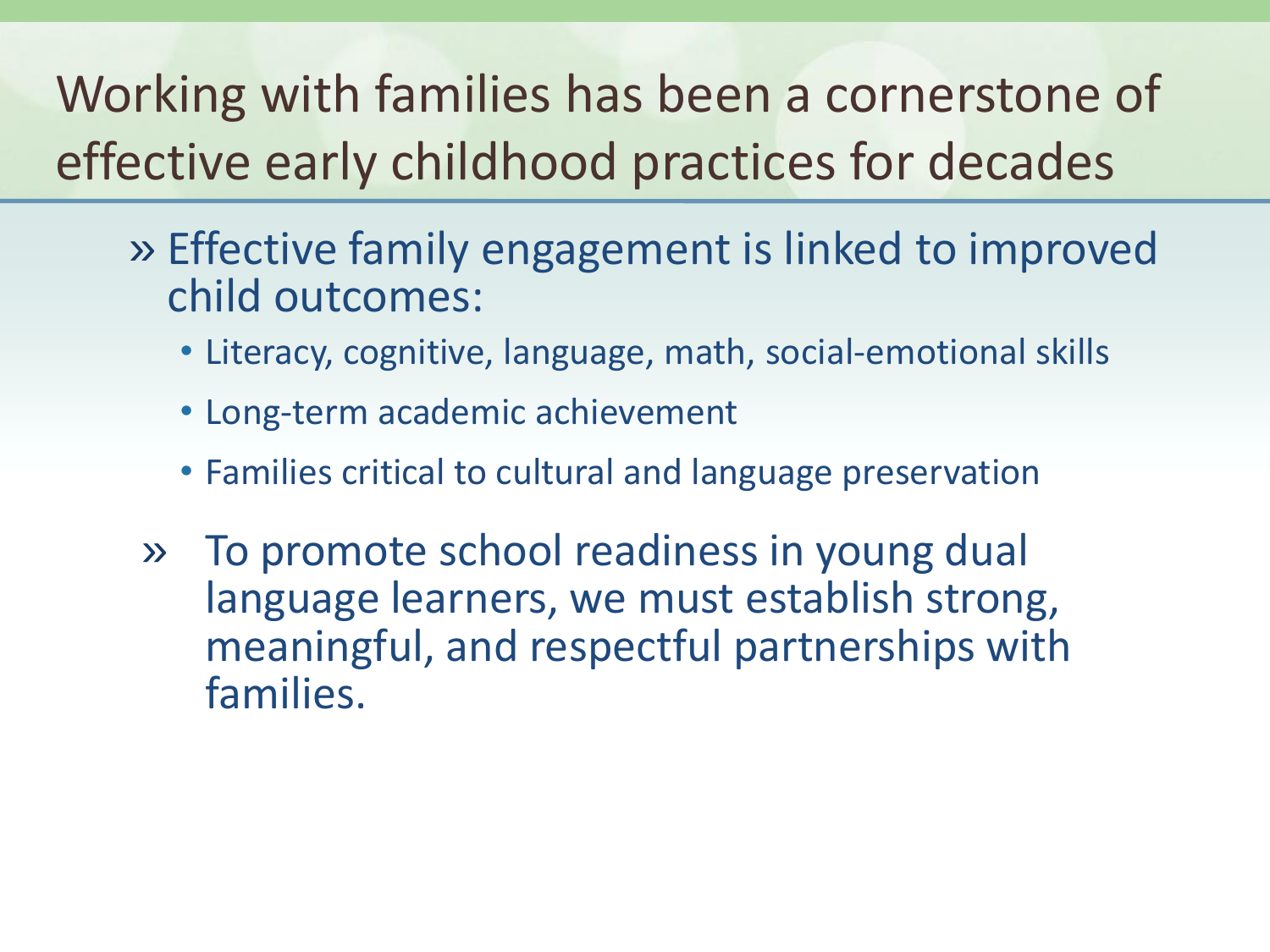Supporting school readiness for young Dual Language Learners – Understand it

» All states have early learning standards that define school readiness for all learners

### **Additional considerations for Dual Language Learners…**

- » Strong foundation in first or home language
- » Some English language skills—should be in addition to L1
- » Basic concepts: math, early literacy, science in any language
- » Strong positive relationships with peers and important adults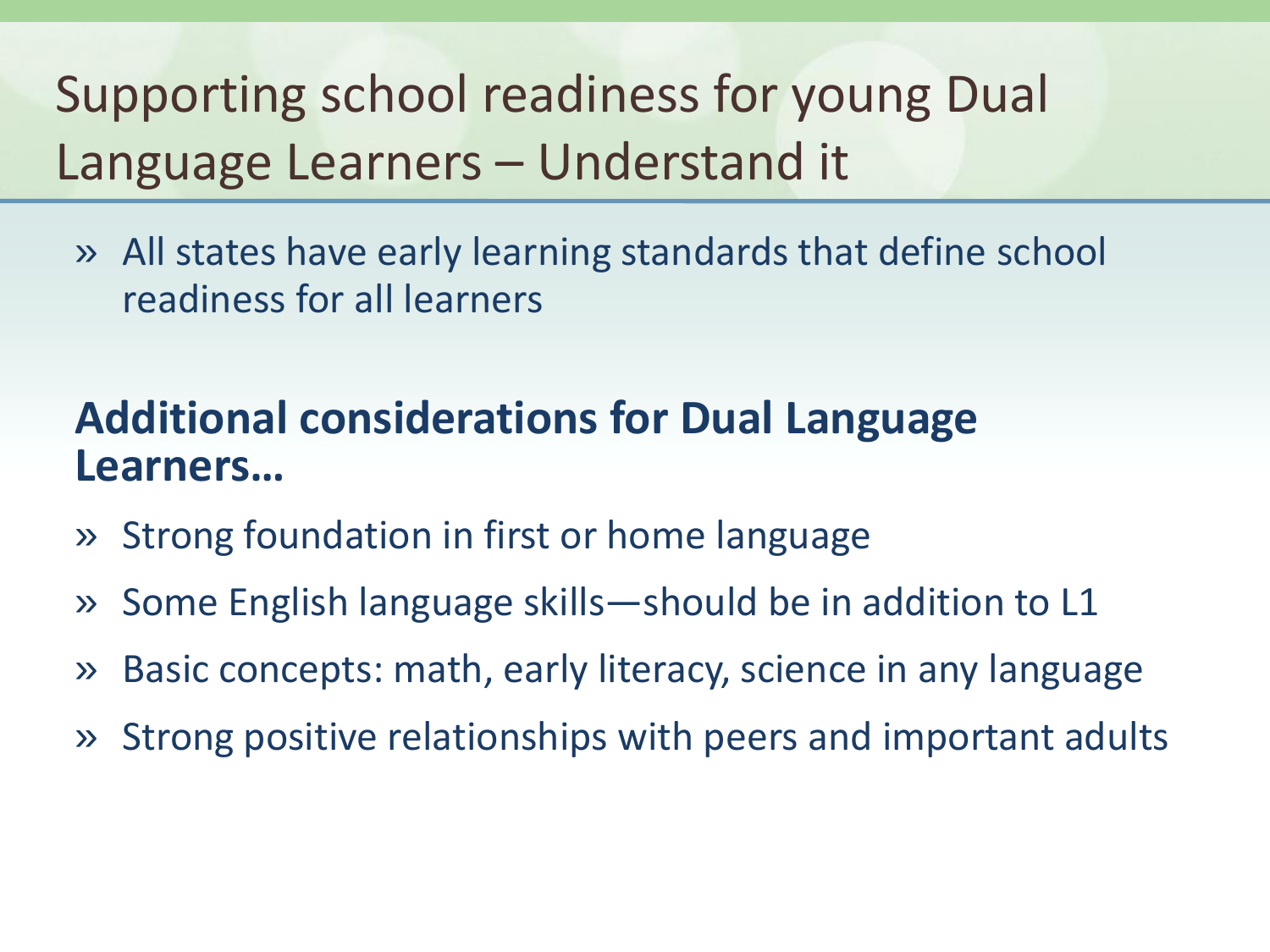## Supporting school readiness for young Dual Language Learners – Tips

- » Families need to feel respected and supported
- » Take time to learn about family languages, preferences, talents, values, etc.
- » Capitalize on families existing skills, knowledge, and activities

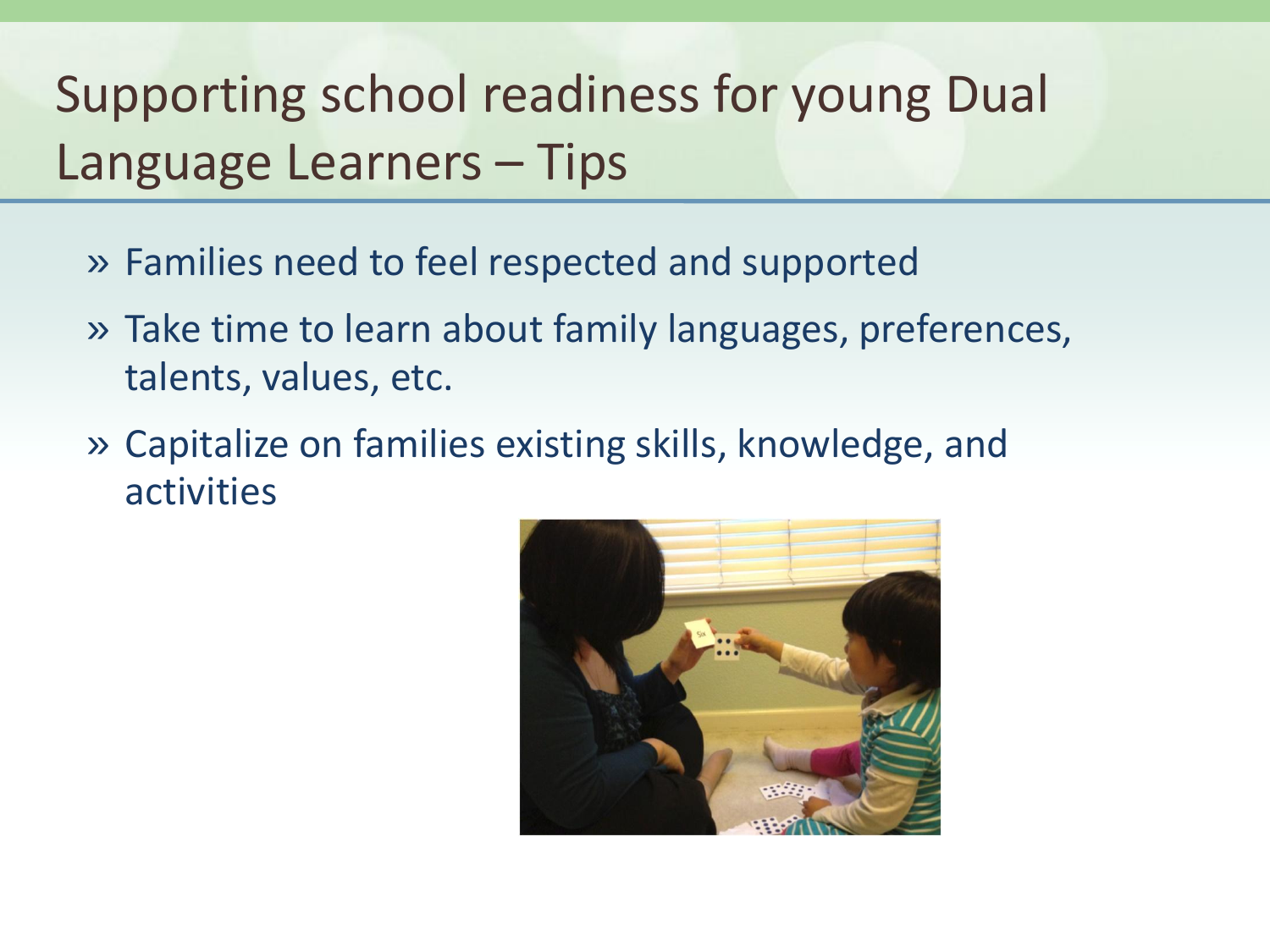## Activity: Building knowledge about home and community in L1 and L2

#### » All About Me Books

- Send blank books home for families to complete together: family structure, birthday, favorite food, favorite activity, etc. Be sensitive about discussing "home." Could draw or use photos.
- Lessons at school on conversational skills in L1 and L2 to ask about family: What is your favorite food? Do you have a sister/brother?
- Send the same questions home along with other activities so families can practice together and extend the learning
- » Why do it this way?
	- Builds on L1 vocabulary and questioning strategies to develop L2
	- Supports discourse skills needed for Common Core reading
	- Engages families in meaningful ways in supporting school readiness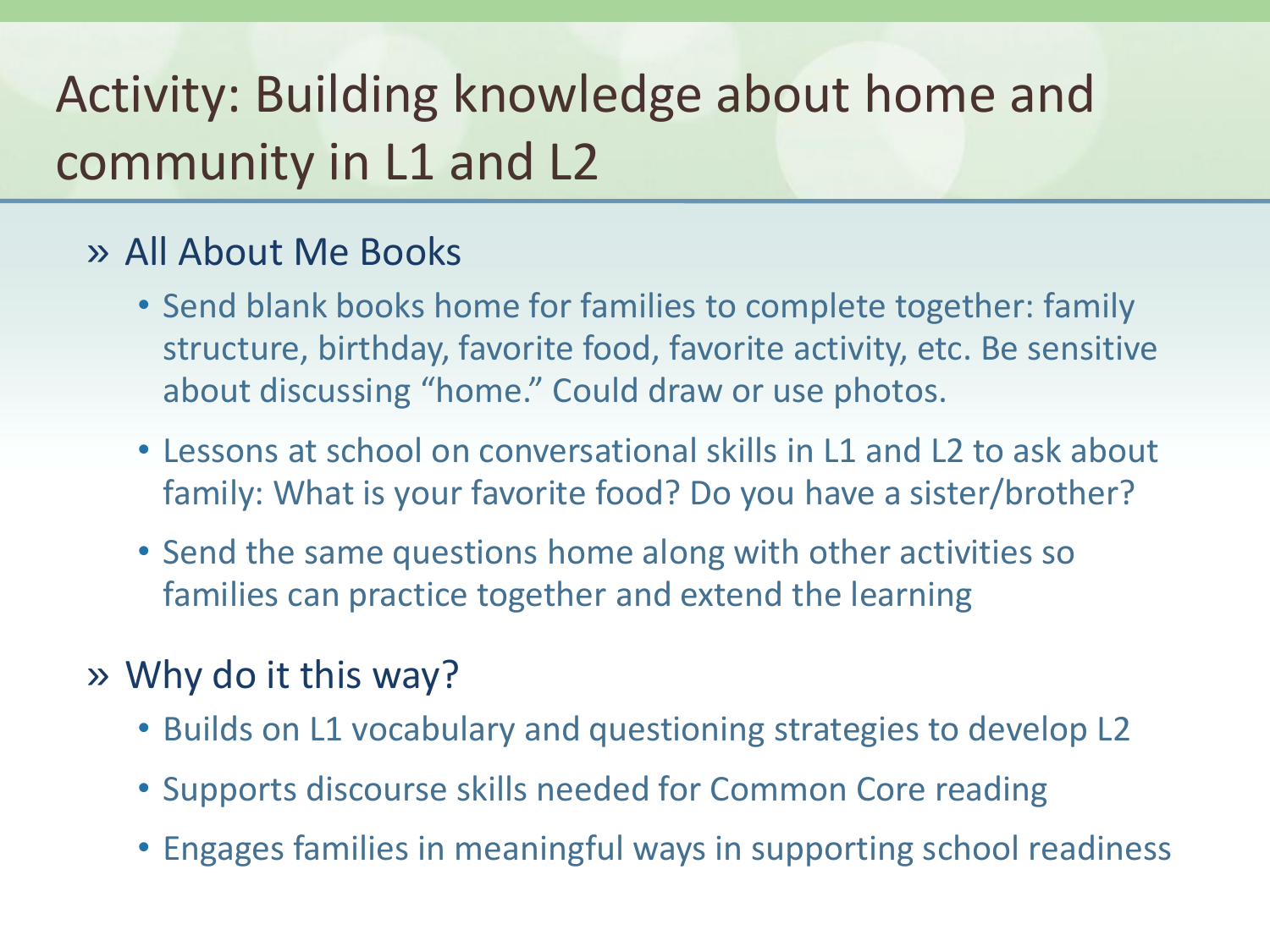### Activity: Leveraging everyday activities

- » This video of everyday activities that a family is doing with their young children is from Colorín Colorado and the American Federation of Teachers. [https://www.youtube.com/watch?list=PLoU659hwTdDYooVO](https://www.youtube.com/watch?list=PLoU659hwTdDYooVO6raTMb9zsmJWC6bDO&t=85&v=_gZ1z1TzYHc) [6raTMb9zsmJWC6bDO&t=85&v=\\_gZ1z1TzYHc](https://www.youtube.com/watch?list=PLoU659hwTdDYooVO6raTMb9zsmJWC6bDO&t=85&v=_gZ1z1TzYHc)
- » As you watch this video, consider how we can reframe everyday activities that parents and children do together to maximize school readiness and L1 and L2 growth.
- » Type your responses in the chat.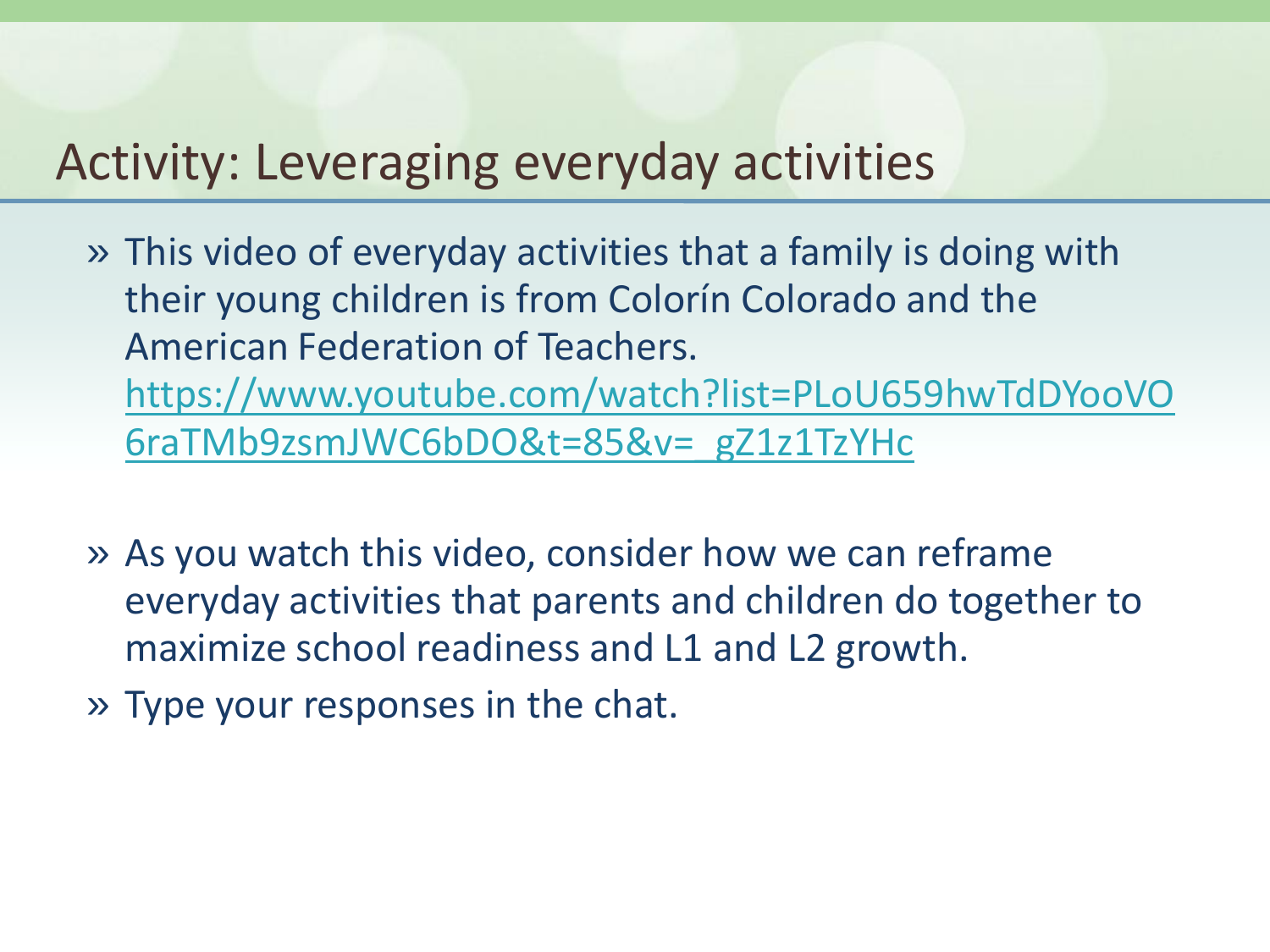### Activity: Leveraging everyday activities

- » Utilizing everyday activities
	- Identify learning targets
	- Select an everyday activity (grocery shopping, cooking, laundry)
	- Develop instructions and materials for families aligned with the learning targets
	- Provide training, home visits, or partner families to support successful implementation
- » Why do it this way?
	- Maximizes the value of an everyday interaction by aligning it with the classroom learning targets
	- Helps parents be more aware of their contribution
	- Caution: Be aware of assumptions we make about family routines and structures when designing activities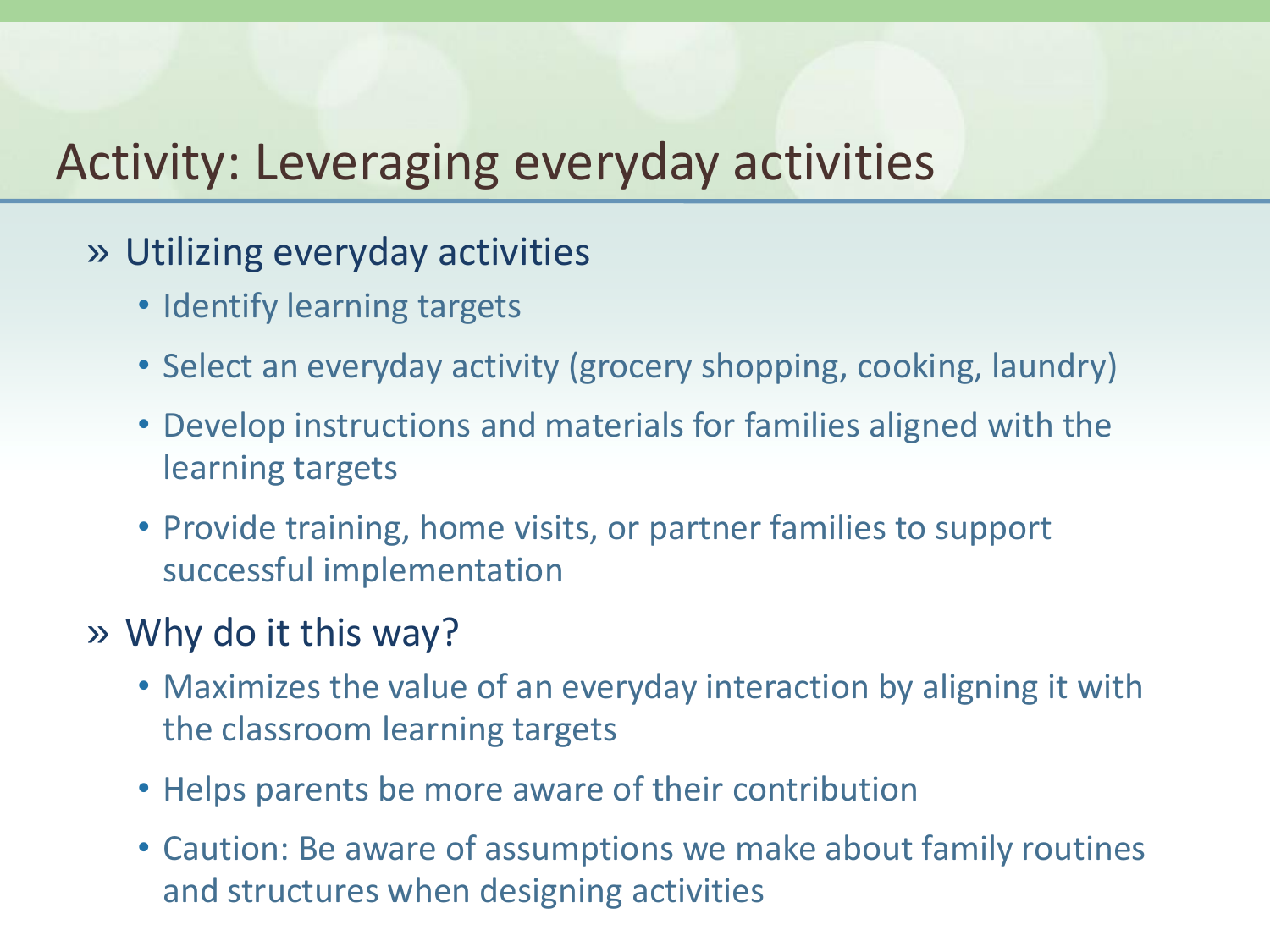- » The Early Authors Program: self-authored books support academics and home-school partnerships [http://www.ryerson.ca/bernhard/research/early](http://www.ryerson.ca/bernhard/research/early-authors-gallery/)[authors-gallery/](http://www.ryerson.ca/bernhard/research/early-authors-gallery/)
- » Head Start State-by-State Guidelines and Standards: [http://eclkc.ohs.acf.hhs.gov/hslc/tta](http://eclkc.ohs.acf.hhs.gov/hslc/tta-system/cultural-linguistic/state-guidelines/references.html)[system/cultural-linguistic/state](http://eclkc.ohs.acf.hhs.gov/hslc/tta-system/cultural-linguistic/state-guidelines/references.html)[guidelines/references.html](http://eclkc.ohs.acf.hhs.gov/hslc/tta-system/cultural-linguistic/state-guidelines/references.html)
- » Head Start National Center on Cultural and Linguistic Responsiveness: Handouts providing basic information on topics related to Dual Language Learners [http://eclkc.ohs.acf.hhs.gov/hslc/tta](http://eclkc.ohs.acf.hhs.gov/hslc/tta-system/cultural-linguistic/home-language.html)[system/cultural-linguistic/home-language.html](http://eclkc.ohs.acf.hhs.gov/hslc/tta-system/cultural-linguistic/home-language.html)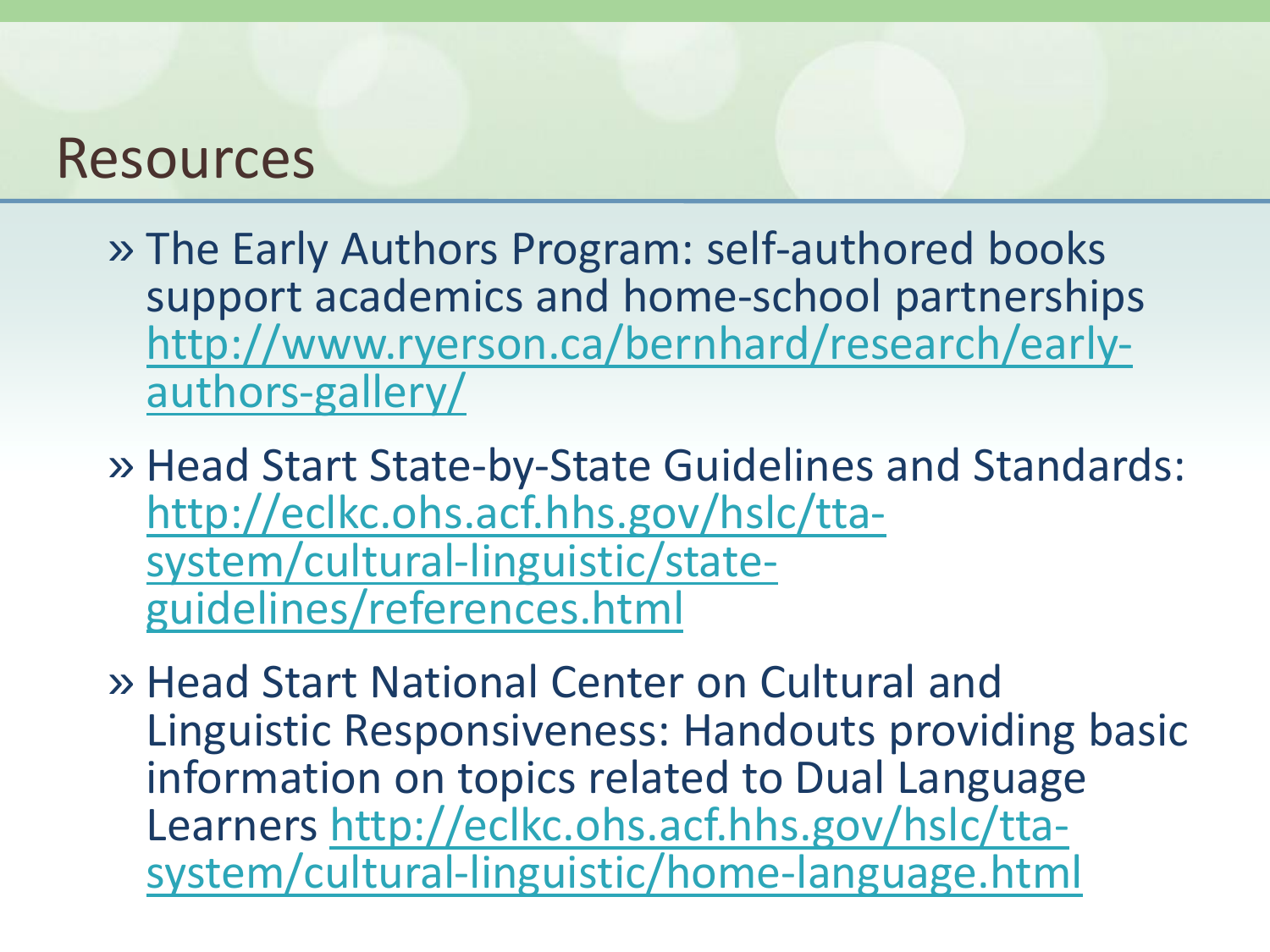» Parent Teacher Association: Parent Guides in English and Spanish [http://www.pta.org/parents/content.cfm?ItemNumbe](http://www.pta.org/parents/content.cfm?ItemNumber=2910&navItemNumber=4064) [r=2910&navItemNumber=4064](http://www.pta.org/parents/content.cfm?ItemNumber=2910&navItemNumber=4064)

- » Parent Toolkit Social Emotional Wellness [http://www.parenttoolkit.com/index.cfm?objectid=8C](http://www.parenttoolkit.com/index.cfm?objectid=8C7EDC50-7CB0-11E4-A6DD0050569A5318) [7EDC50-7CB0-11E4-A6DD0050569A5318](http://www.parenttoolkit.com/index.cfm?objectid=8C7EDC50-7CB0-11E4-A6DD0050569A5318)
- » Parent Toolkit Academics [http://www.parenttoolkit.com/index.cfm?objectid=E0](http://www.parenttoolkit.com/index.cfm?objectid=E0F96EB0-20A6-11E3-8EC10050569A5318) [F96EB0-20A6-11E3-8EC10050569A5318](http://www.parenttoolkit.com/index.cfm?objectid=E0F96EB0-20A6-11E3-8EC10050569A5318)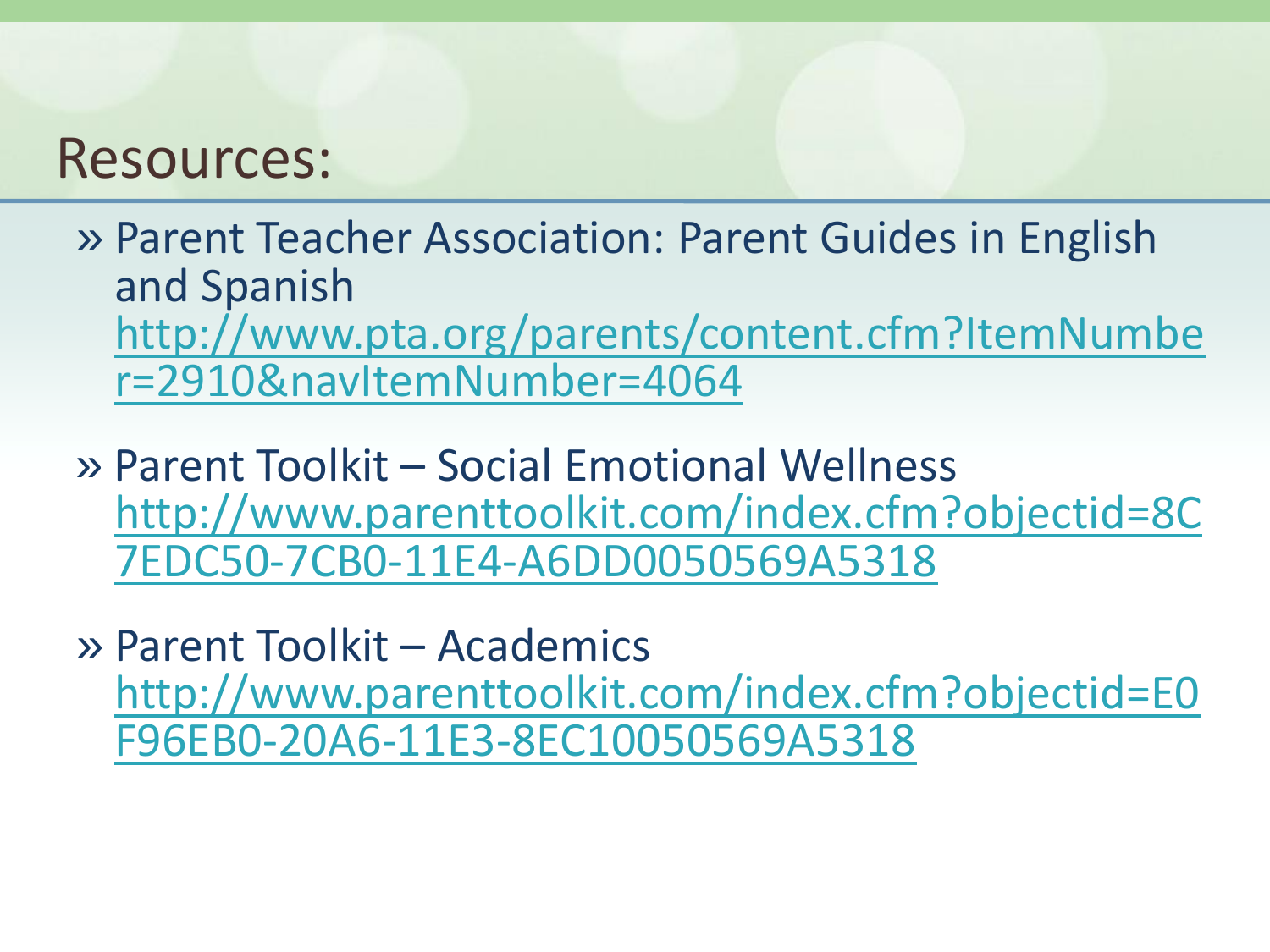- » Harvard Center on the Developing Child: Information about early development and school readiness <http://developingchild.harvard.edu>
- » Colorín Colorado: Information in English & Spanish for educators and families, especially on reading <http://www.colorincolorado.org>
- » Florida Center for Reading Research: Teacher resources starting at Kindergarten that support language arts [http://www.fcrr.org](http://www.fcrr.org/)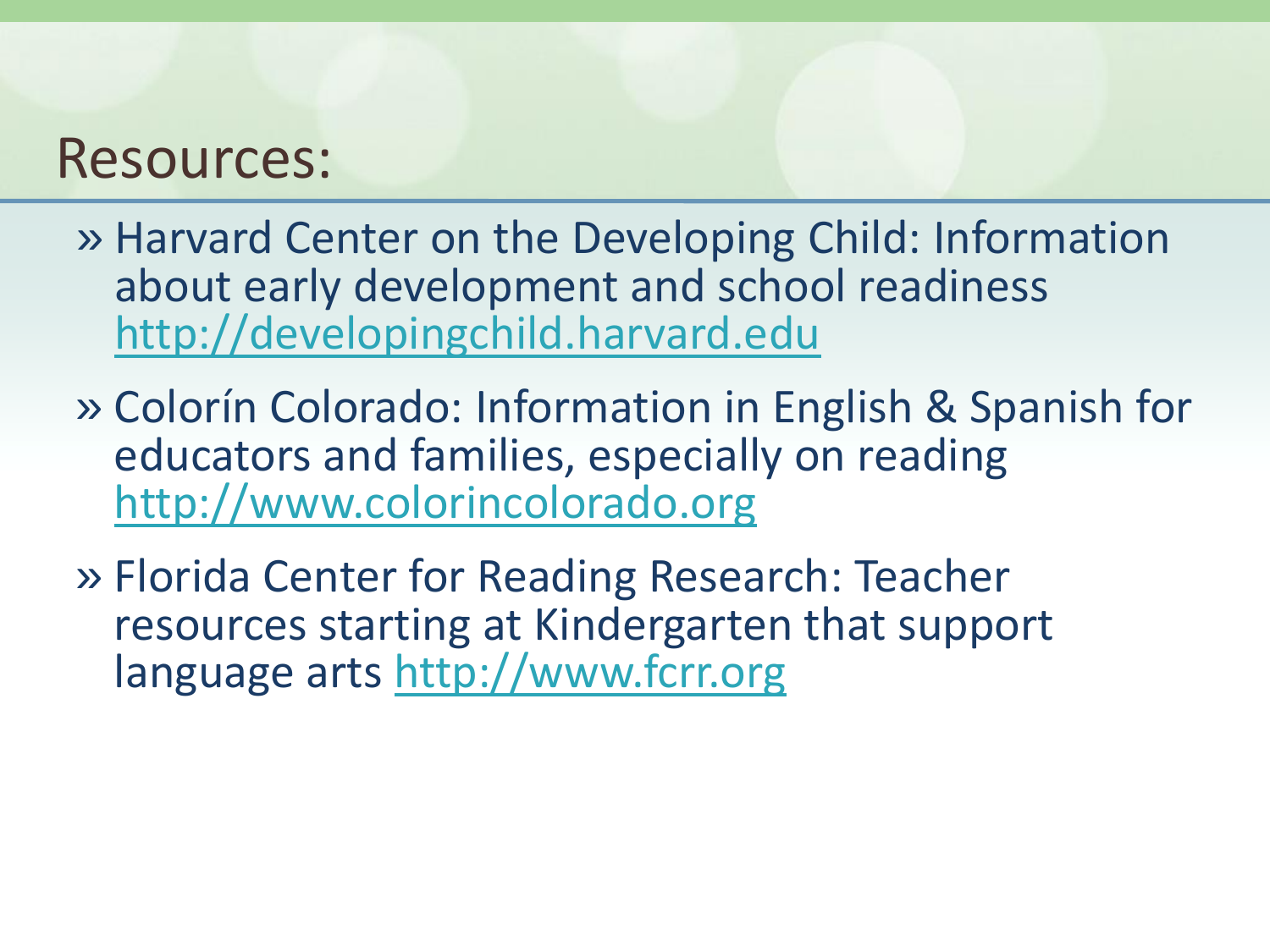Partners in Education: A Dual Capacity Building-Framework for Family-School Partnerships

- 1. Create a welcoming, inviting culture
- 2. The Partnerships are linked to learning
- 3. Honor the families' funds of knowledge; there are multiple support role opportunities for families



**Improvement** 

(US DOE 2013)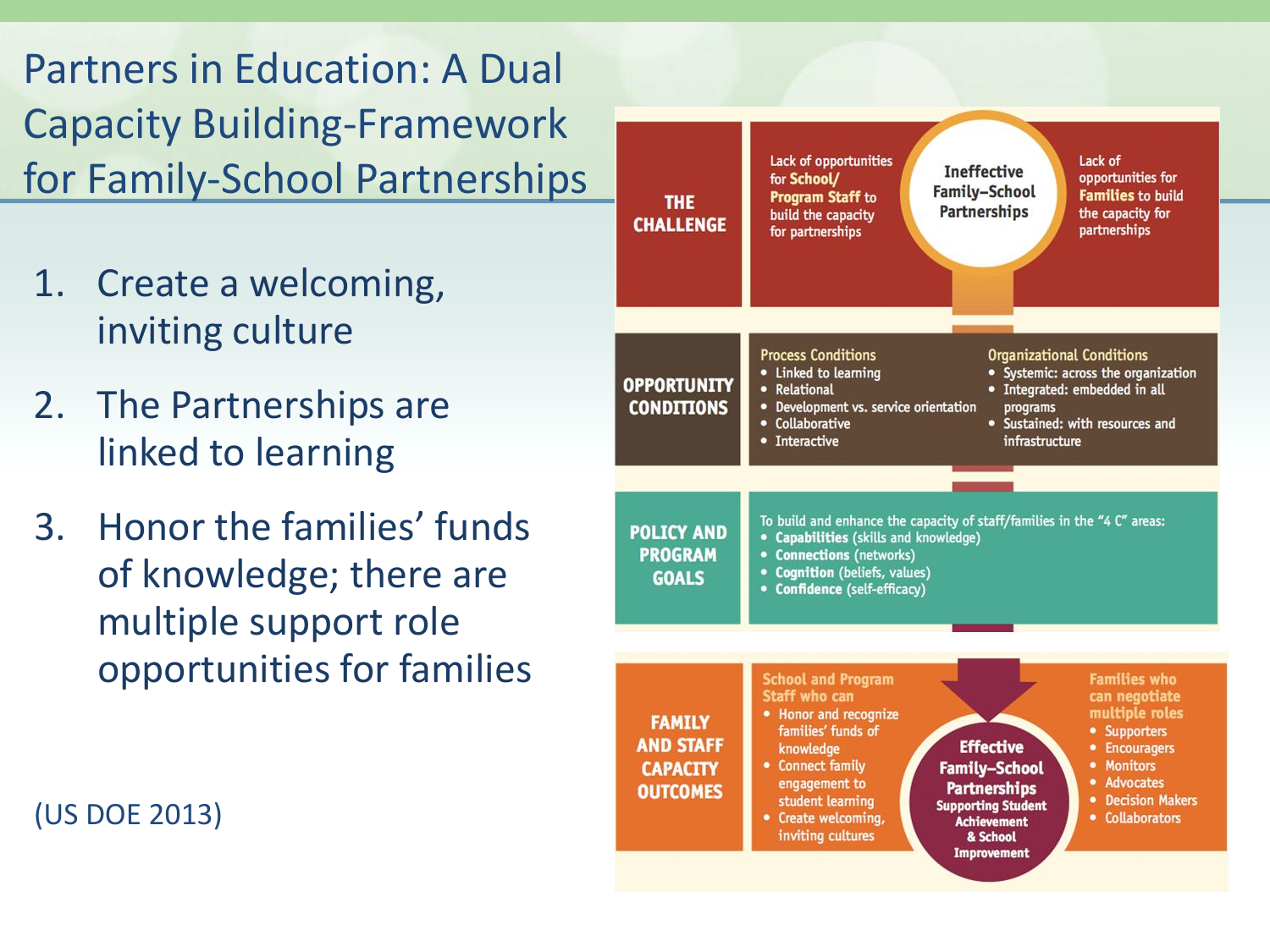Overcoming barriers to effective homeschool partnerships – Understand it

- » Language Families are not fluent in English and schools often don't have capacity to provide info in multiple languages
- » Culture Families may feel it is disrespectful or not their role to be involved in school or the education of their children
- » School staff awareness and capacity Understanding what families can offer is key to success
- » Organization schools have too many activities that are not linked to learning or are not developmentally appropriate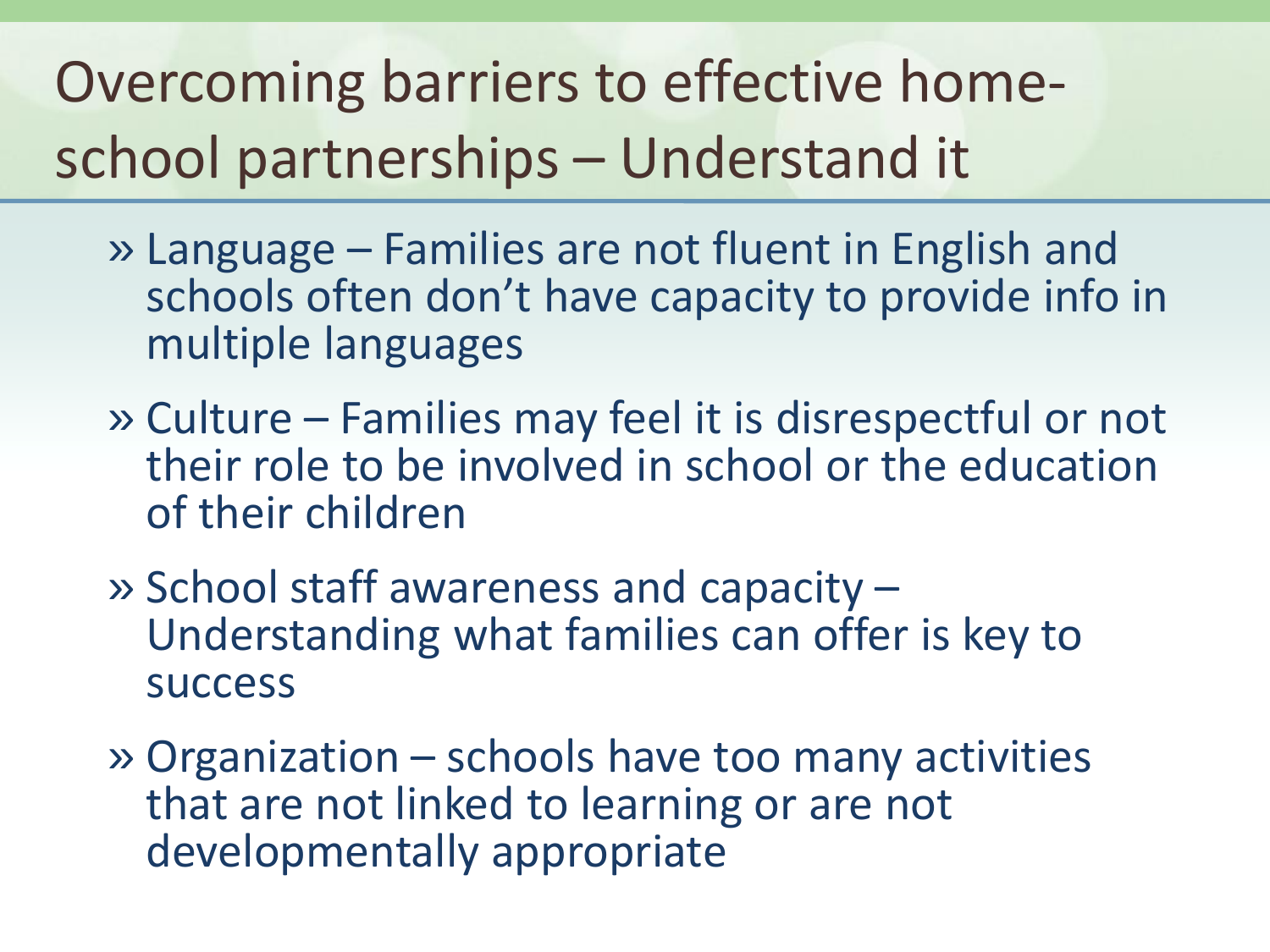# Overcoming barriers to effective homeschool partnerships – Tips

- » Honoring the families' funds of knowledge is key to success
- » Establishing trust and personal rapport is essential for strong partnerships
- » Engage all stakeholders in the school building/system. There are opportunities for each stakeholder in the system to take an active role in family engagement
- » Create a plan at the beginning of the year outlining educational opportunities for the year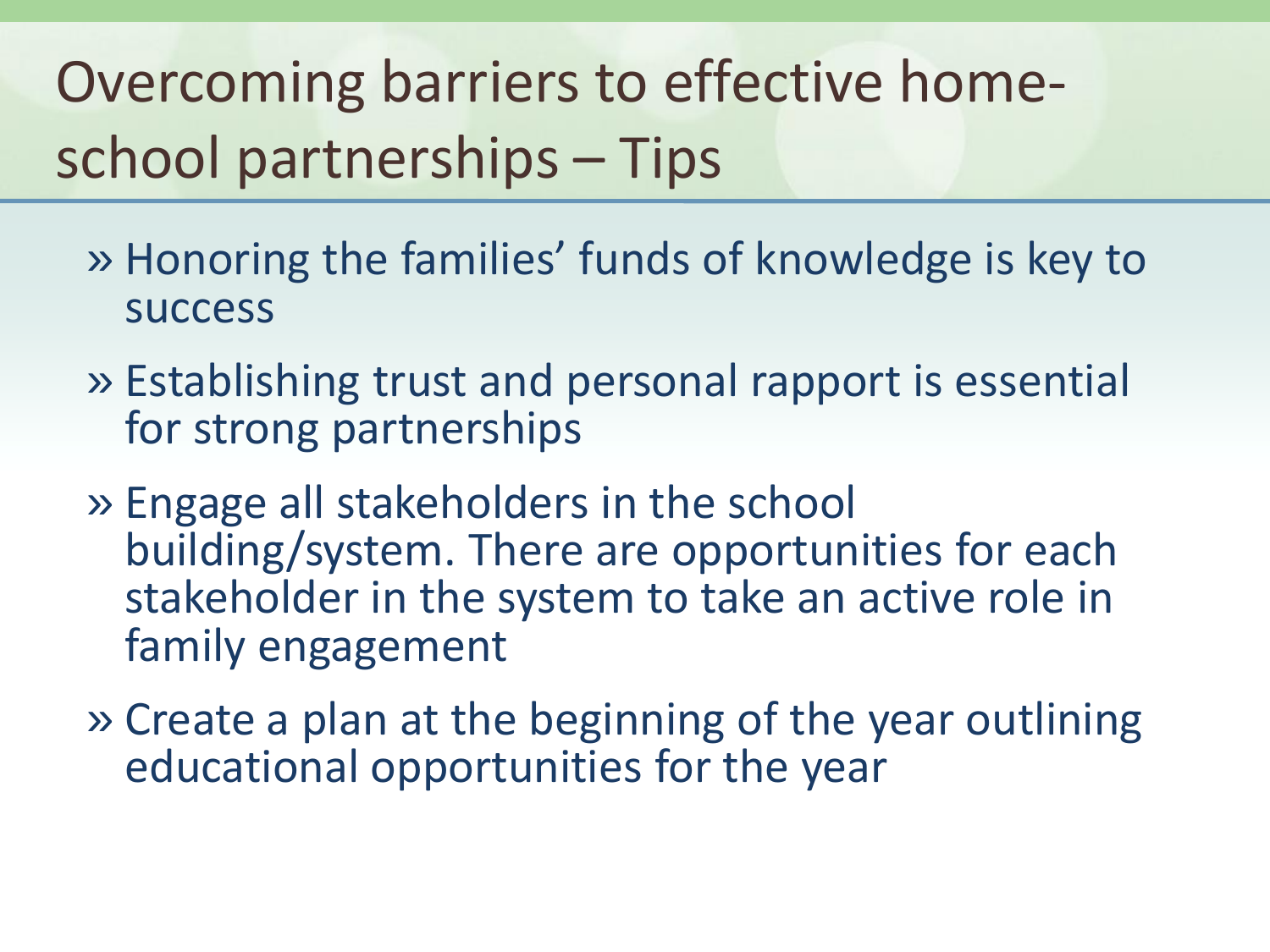## Activity: First connection of the year

- » Open house First parent meeting
	- Provide families with a short list of grade level learning targets. Show how these can be supported in L1
	- Provide families with a calendar listing the dates and times for learning opportunities for teachers and families together
	- Communicate that parents and educators will work as a team to help every student be successful
- » Why do it this way how does it address barriers?
	- Sets clear learning expectations and developmental milestones
	- Creates a team approach to learning with mutual support and respect
	- Creates a structure so both teachers and families can plan learning opportunities in advance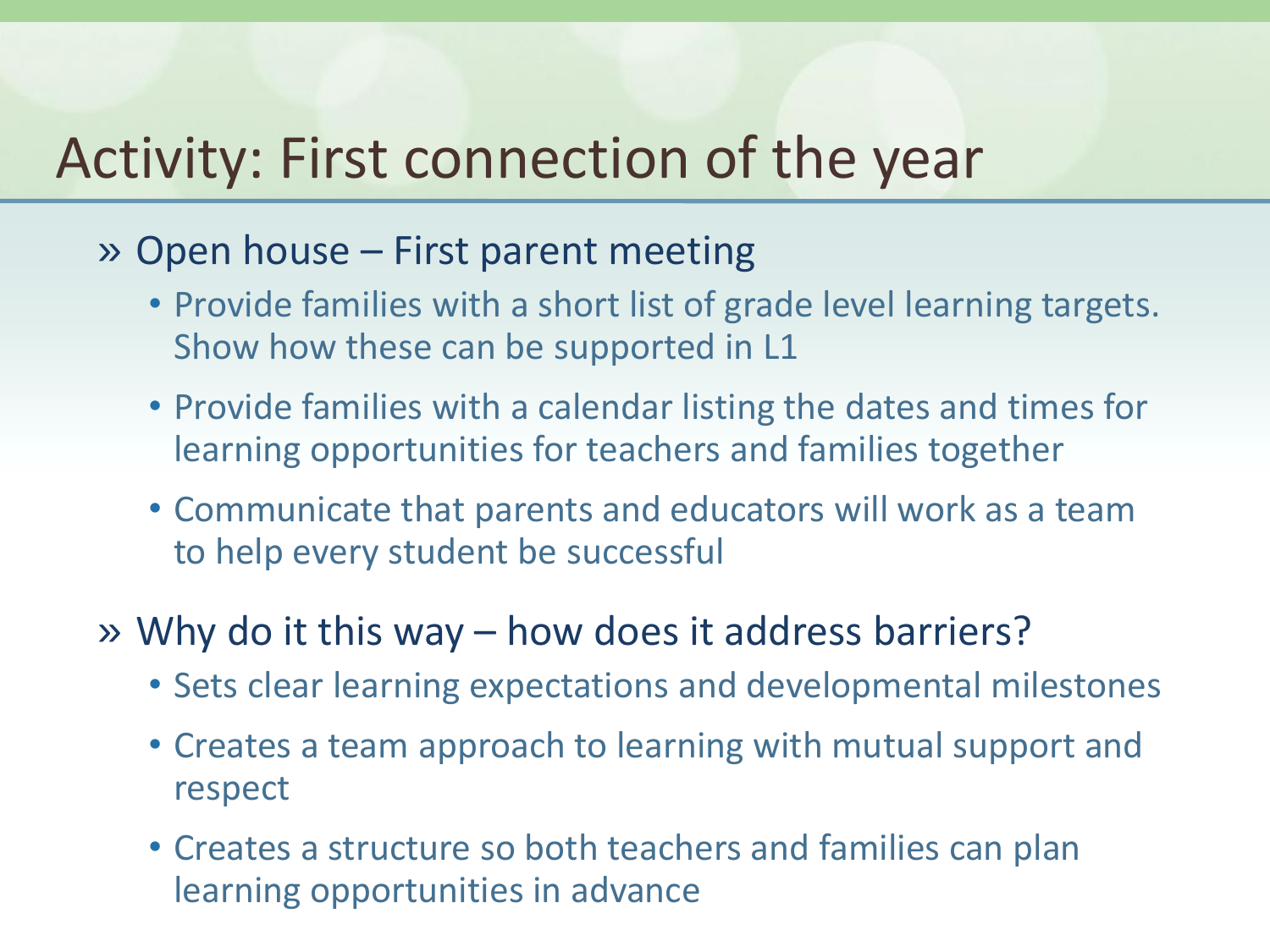## Family Engagement Calendar

| <b>Month</b> | <b>Learning Theme</b>                                                                                | <b>Parent Meeting Dates</b>                                                                                                                                                       |
|--------------|------------------------------------------------------------------------------------------------------|-----------------------------------------------------------------------------------------------------------------------------------------------------------------------------------|
| September    | Open House - Working together for the<br>children. Kindergarten skills & activities for the<br>year! | • Tuesday $22^{nd}$ , 6:30pm                                                                                                                                                      |
| October      | Letter names and letter sounds                                                                       | • Tuesday $20th$ , 4:15pm<br>• Thursday 22 <sup>nd</sup> , 7:45am<br>• Saturday 24 <sup>th</sup> , 10:00am; Campus clean up 11:00am                                               |
| November     | Asking and answering questions about the<br>stories we read together                                 | • Tuesday 15 <sup>th</sup> , 4:15pm<br>• Thursday 17 <sup>nd</sup> , 7:45am<br>• Saturday 19th, 10:00am; Gratitude lunch 11:30                                                    |
| December     | Clearly expressing thoughts, feelings and ideas                                                      | • Tuesday 13 <sup>th</sup> , 6:30pm; Children's presentation 7:15pm<br>. Thursday 15th, 9:30am; Children's presentation 10:15am                                                   |
| February     | <b>Counting and comparing groups of objects</b>                                                      | • Tuesday $23^{rd}$ , 4:15pm<br>• Thursday 25 <sup>th</sup> , 7:45am<br>• Saturday 27 <sup>th</sup> , 10:00am                                                                     |
| March        | Adding and subtracting numbers 1-10                                                                  | • Tuesday $15th$ , 4:15pm<br>• Thursday 17 <sup>nd</sup> , 7:45am<br>• Saturday 19th, 10:00am; Campus clean up 11:00am                                                            |
| April        | High frequency words for Kindergarten                                                                | • Tuesday $19th$ , 4:15pm<br>• Thursday $21^{st}$ , 7:45am<br>· Saturday 23rd, 10:00am                                                                                            |
| June         | <b>Summer learning &amp; preparing for <math>1st</math> grade</b>                                    | • Tuesday 7 <sup>th</sup> , 4:15pm; Kinder graduation & potluck with 1 <sup>st</sup> grade 5:30pm<br>• Thursday 9 <sup>th</sup> , 7:45am<br>• Saturday 11 <sup>th</sup> , 10:00am |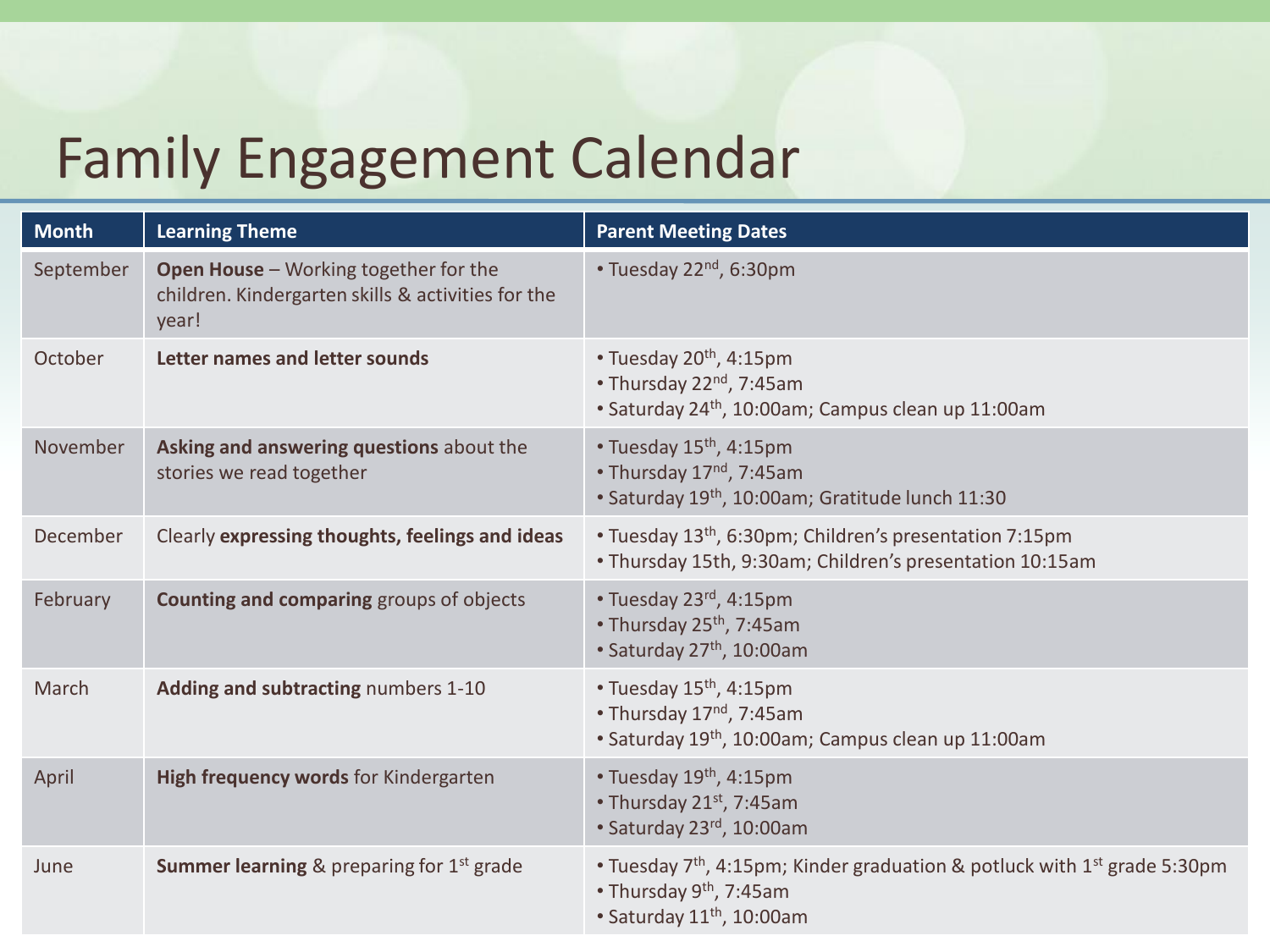## Activity: Effective outreach

- » Tips for making parents partners:
	- Extend personal invitations explaining how important families are to learning
	- Ensure translation is available
	- Provide transportation and childcare options
	- Be child-centered include student performances or demonstrations of skills aligned with learning targets
	- Schedule multiple sessions so parents have options

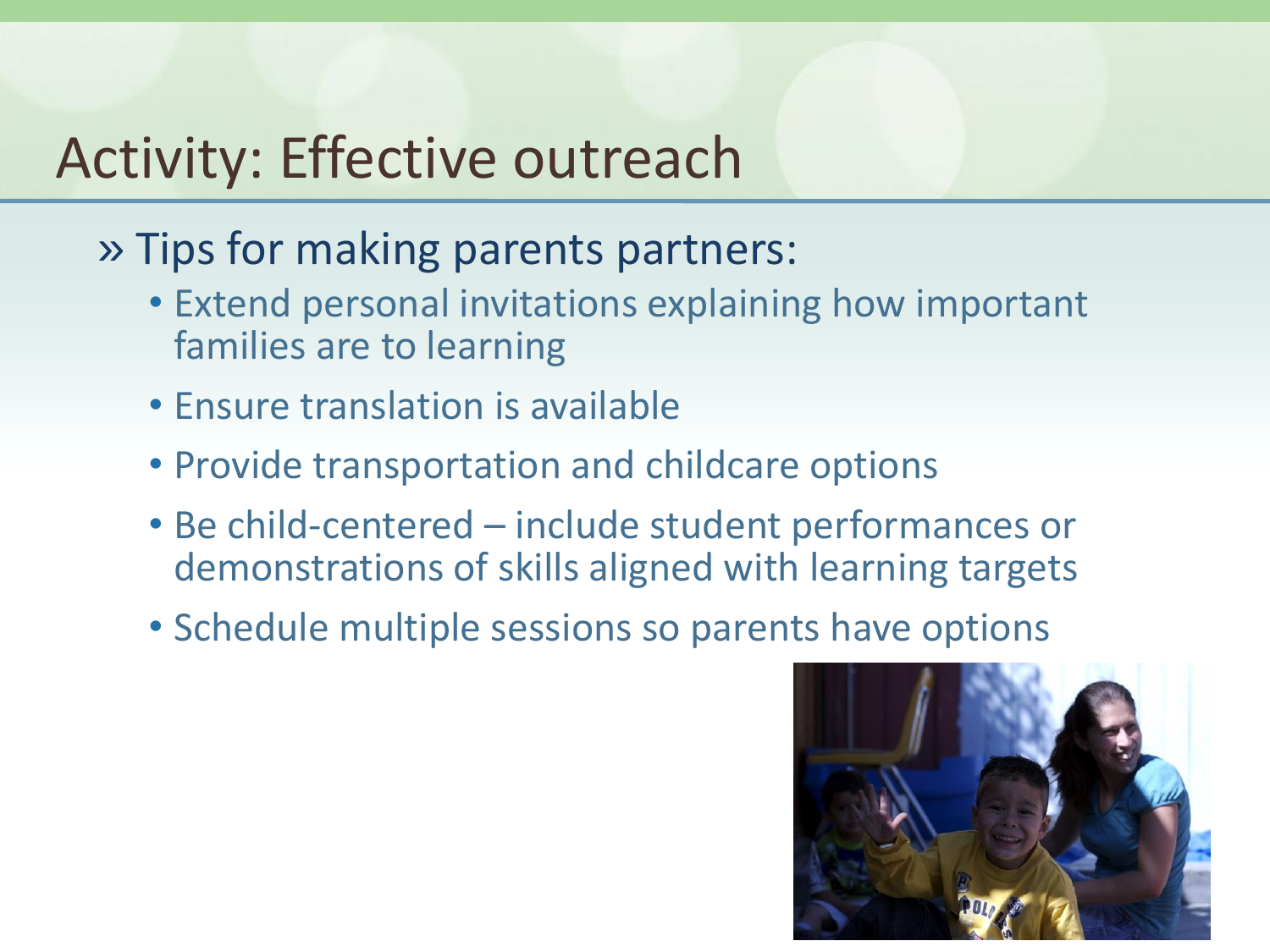## Activity: Building community

### » M&M activity

- Each parent chooses a few different color M&M's
- Parents mingle until the music stops. Parents find someone with the same color M&M
- Each color M&M is associated with a prompt (Describe two ways you do counting at home. What is your child's favorite book and why?) Parents discuss the prompt. Repeat.

### » Why do it this way?

- Sets a collaborative, safe climate for home-school meetings
- Helps build a support network for families
- Tip: Encourage parents to bring a family member or friend who can interpret – build a bigger network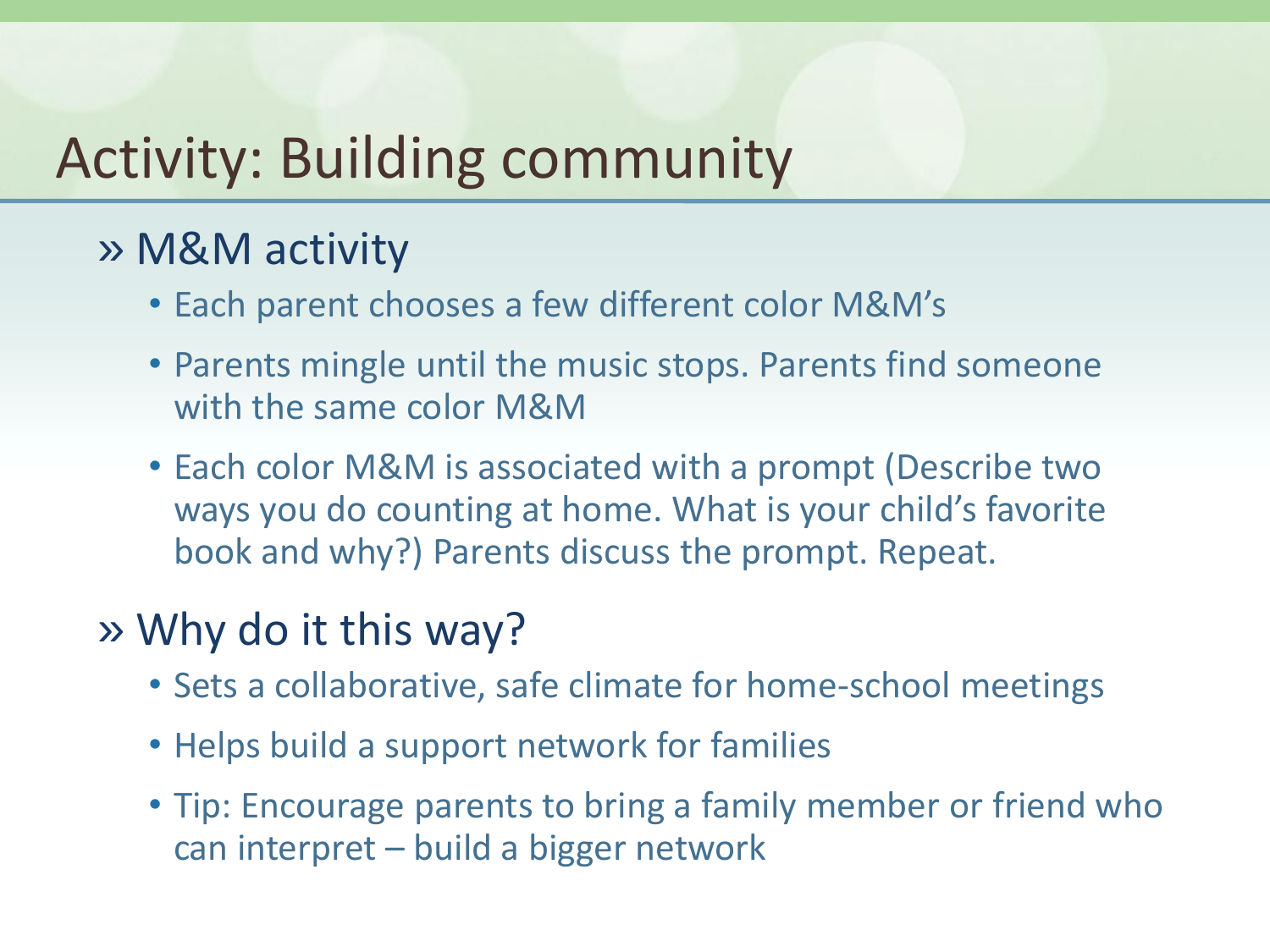- » Academic Parent Teacher Teams (APTT): Engages families in supporting students' academic success [http://www.wested.org/service/academic-parent](http://www.wested.org/service/academic-parent-teacher-teams-aptt-family-engagement-in-education/)[teacher-teams-aptt-family-engagement-in](http://www.wested.org/service/academic-parent-teacher-teams-aptt-family-engagement-in-education/)[education/](http://www.wested.org/service/academic-parent-teacher-teams-aptt-family-engagement-in-education/)
- » Colorín Colorado: Resources in English and Spanish to support strong home-school partnerships [http://www.colorincolorado.org/families/partnershi](http://www.colorincolorado.org/families/partnerships/) [ps/](http://www.colorincolorado.org/families/partnerships/)
- » Harvard Family Research Project: Case studies & other materials to build staff capacity <http://www.hfrp.org/family-involvement>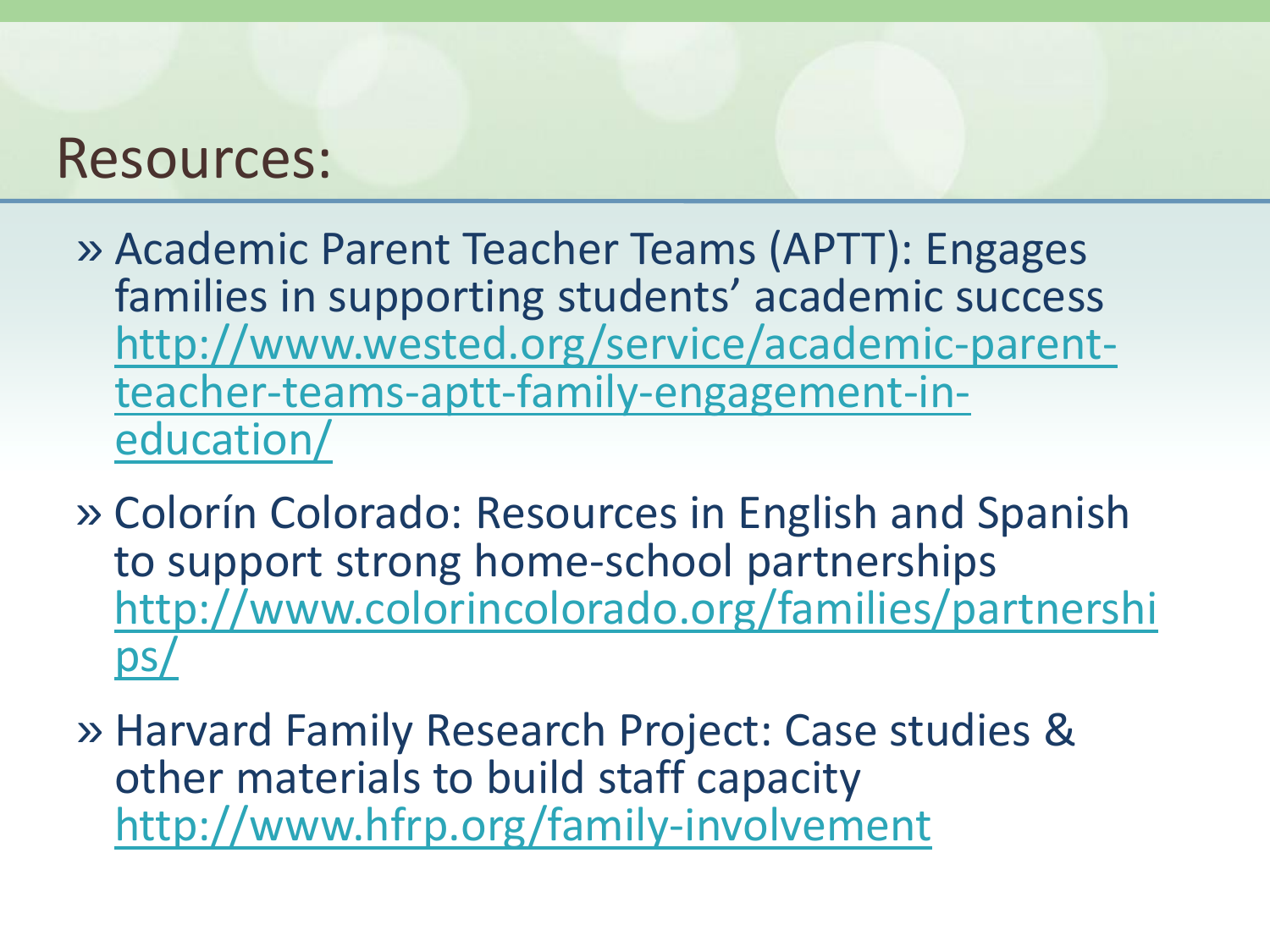- » Abriendo Puertas/Opening Doors: Parent education approach for Latino families; good evaluation data <http://ap-od.org>
- » Home Instruction of Parents of Preschool Youngsters (HIPPY): Works with parents in the home to actively prepare children for school <http://www.hippyusa.org>
- » Families In Schools: Trainings, advocacy, and resources to support effective parent engagement [http://www.familiesinschools.org](http://www.familiesinschools.org/)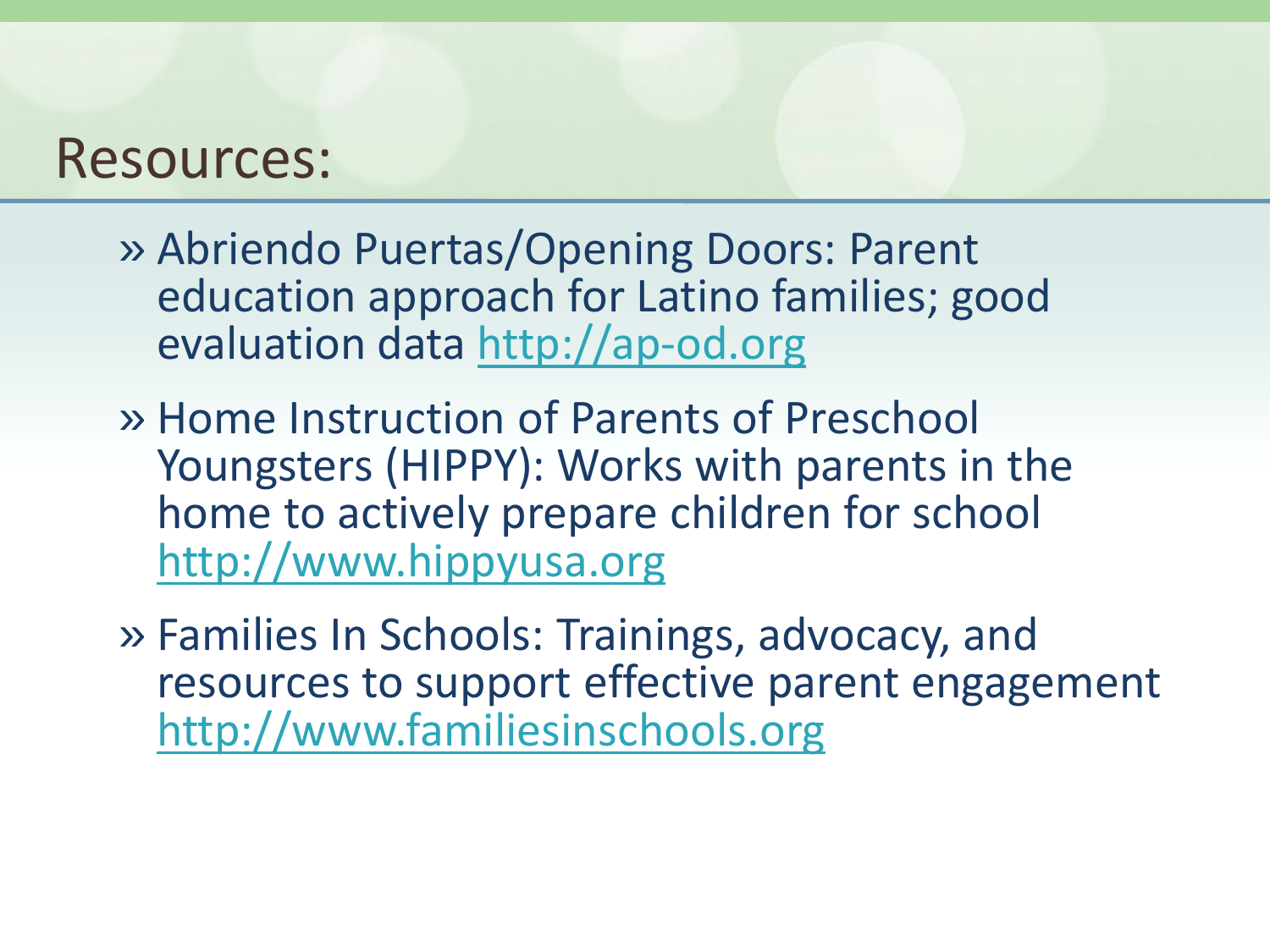- » AVANCE: Parent education program in 3 states <http://www.avance.org>
- » Project Flame: Family literacy program; families and children aged 3-9 [http://www.uic.edu/educ/flame/flamethroughout.h](http://www.uic.edu/educ/flame/flamethroughout.html) [tml](http://www.uic.edu/educ/flame/flamethroughout.html)
- » Literacy for Life: Intergenerational literacy prog[r](http://literacyforlife.org)am for children and adults<http://literacyforlife.org>



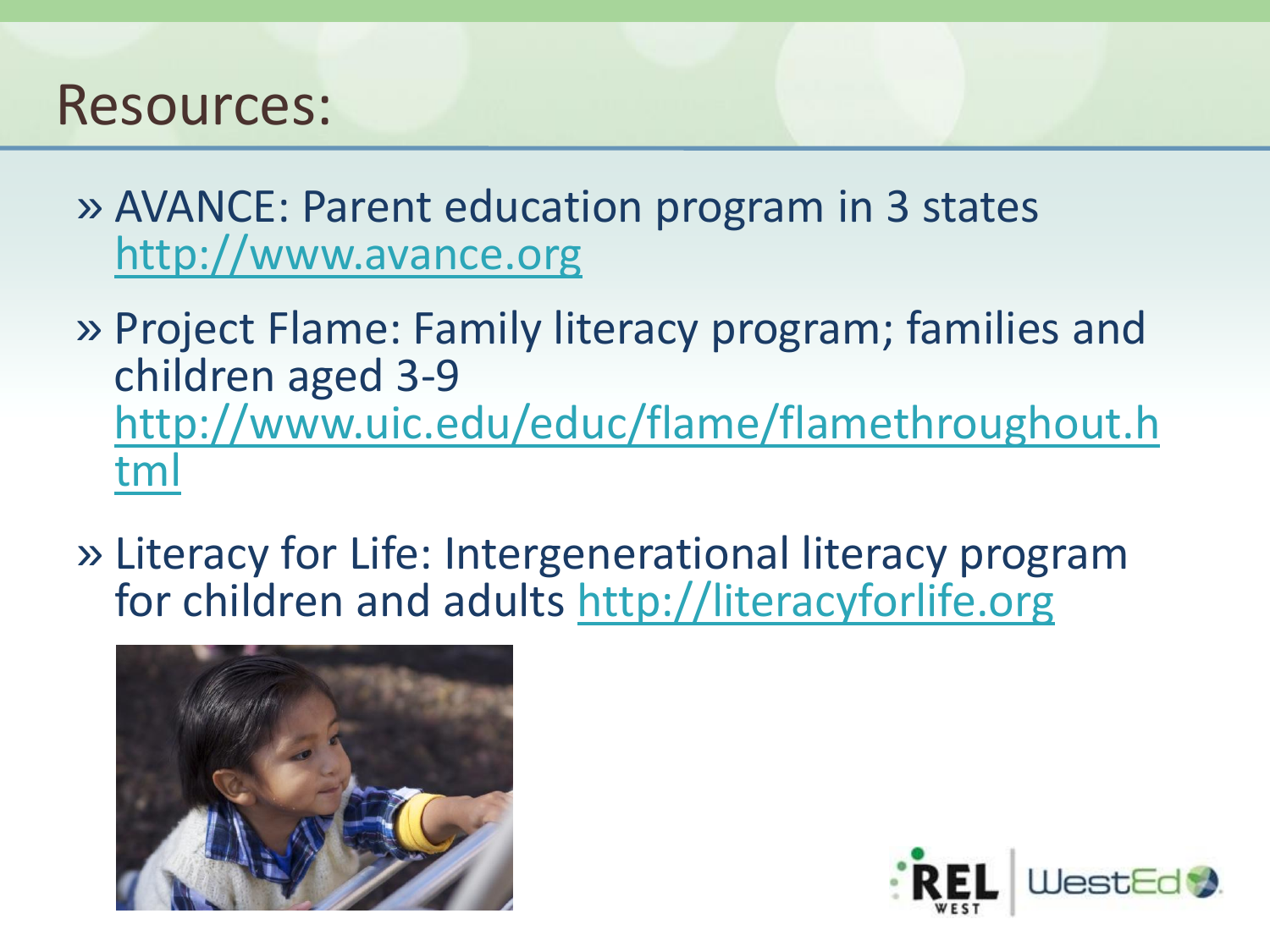## Reminders:

» To retrieve archived materials from the webinars, go to: <https://relwest.wested.org/events/323>



- » Please fill out the survey! <https://www.surveymonkey.com/r/FV8L7WB>
- » Follow us on Twitter: @REL\_West
- » Reference Desk: Ask a REL Program [https://relwest.wested.org/documents/index\\_](https://relwest.wested.org/documents/index_ref_desk) ref desk